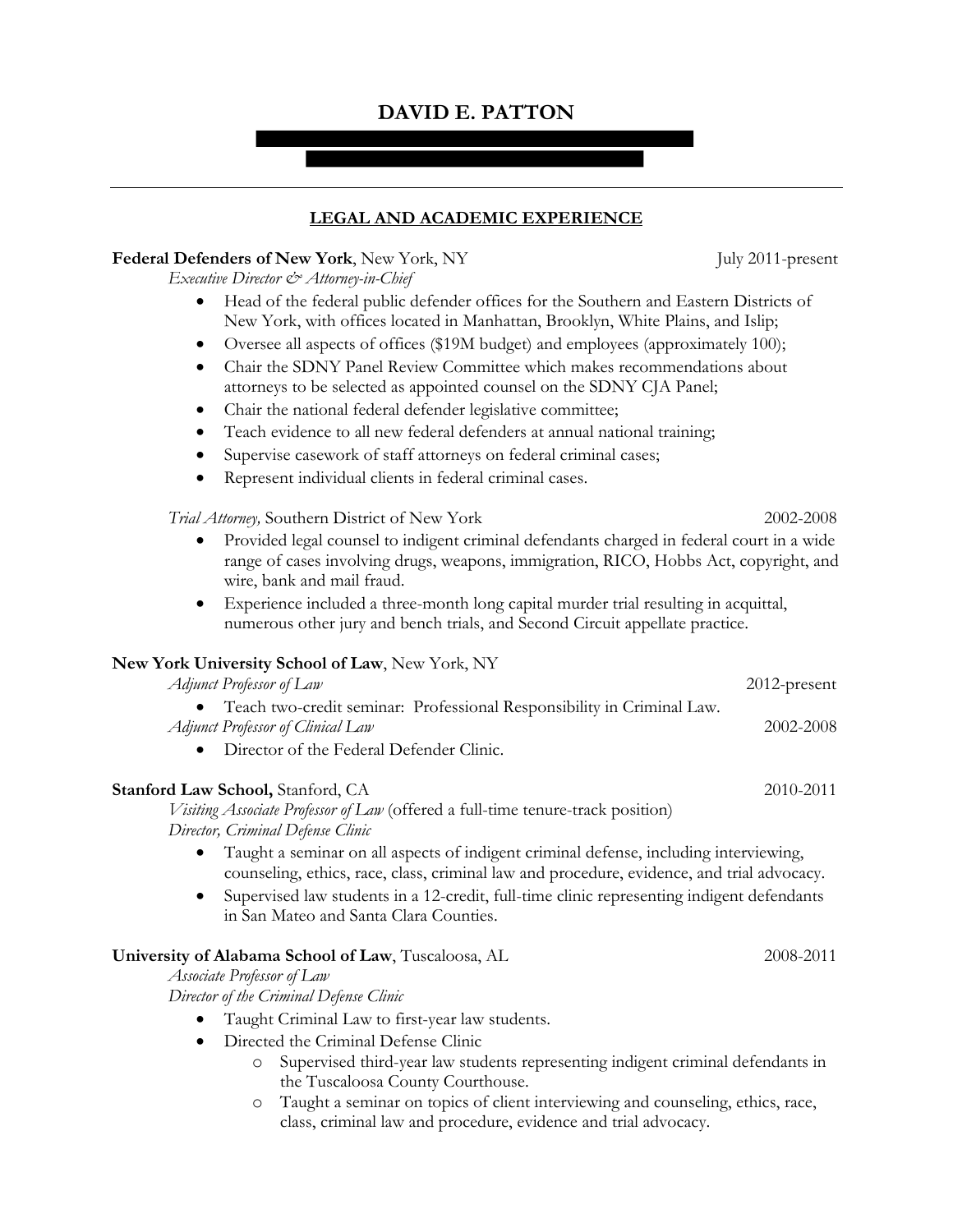| Sullivan & Cromwell, New York, NY<br>Litigation Associate                                                                                                                          | 2000-2002    |  |
|------------------------------------------------------------------------------------------------------------------------------------------------------------------------------------|--------------|--|
| Experience included white collar criminal litigation, general commercial litigation, and<br>pro bono representation of criminal defendants and prisoner plaintiffs in §1983 cases. |              |  |
| The Honorable Claude M. Hilton, Alexandria, VA<br>Law Clerk to Chief Judge, United States District Court, Eastern District of Virginia                                             | 1999-2000    |  |
| <b>ADDITIONAL TEACHING EXPERIENCE</b>                                                                                                                                              |              |  |
| Gideon's Promise, Atlanta, GA<br>Faculty Member & Member of the Board of Directors<br>Teach new public defenders throughout the south in a client-centered training program.       | 2008-present |  |
| Training Conference for New Assistant Federal Defenders, Santa Fe, NM<br>Faculty Member                                                                                            | 2011-present |  |
| Teach evidence to all new federal public defenders.<br>$\bullet$                                                                                                                   |              |  |
| Bronx Defenders, Defenders' Academy, New York, NY<br><b>Faculty Member</b>                                                                                                         | 2014-present |  |
| Teach new public defenders all aspects of trial advocacy.                                                                                                                          |              |  |
| National Criminal Defense College, Macon, GA<br>Faculty Member                                                                                                                     | 2018-present |  |
| Teach all aspects of trial advocacy to criminal defense lawyers<br>$\bullet$                                                                                                       |              |  |
| <b>ADDITIONAL WORK EXPERIENCE</b>                                                                                                                                                  |              |  |
| Actor, New York, NY: Various theater, film, and television.                                                                                                                        | 1993-96      |  |
| <b>EDUCATION</b>                                                                                                                                                                   |              |  |
| University of Virginia School of Law, Charlottesville, VA<br>Editorial Review Board, Virginia Law Review                                                                           | 1999         |  |
| University of Virginia, Charlottesville, VA<br>B.A., Foreign Affairs, Dean's Scholar                                                                                               | 1992         |  |
| <b>AWARDS &amp; MEMBERSHIPS</b>                                                                                                                                                    |              |  |
| Member, American Law Institute (2014-present).                                                                                                                                     |              |  |
| Member, American College of Trial Lawyers (2017-present).                                                                                                                          |              |  |
| Member, SDNY Magistrate Judge Selection Committee (2011-present).                                                                                                                  |              |  |
| Chair, Federal Defender Legislative Committee (2014-present).                                                                                                                      |              |  |

Recipient, 2018 NY Criminal Bar Assoc., Annual Award for Professional Excellence.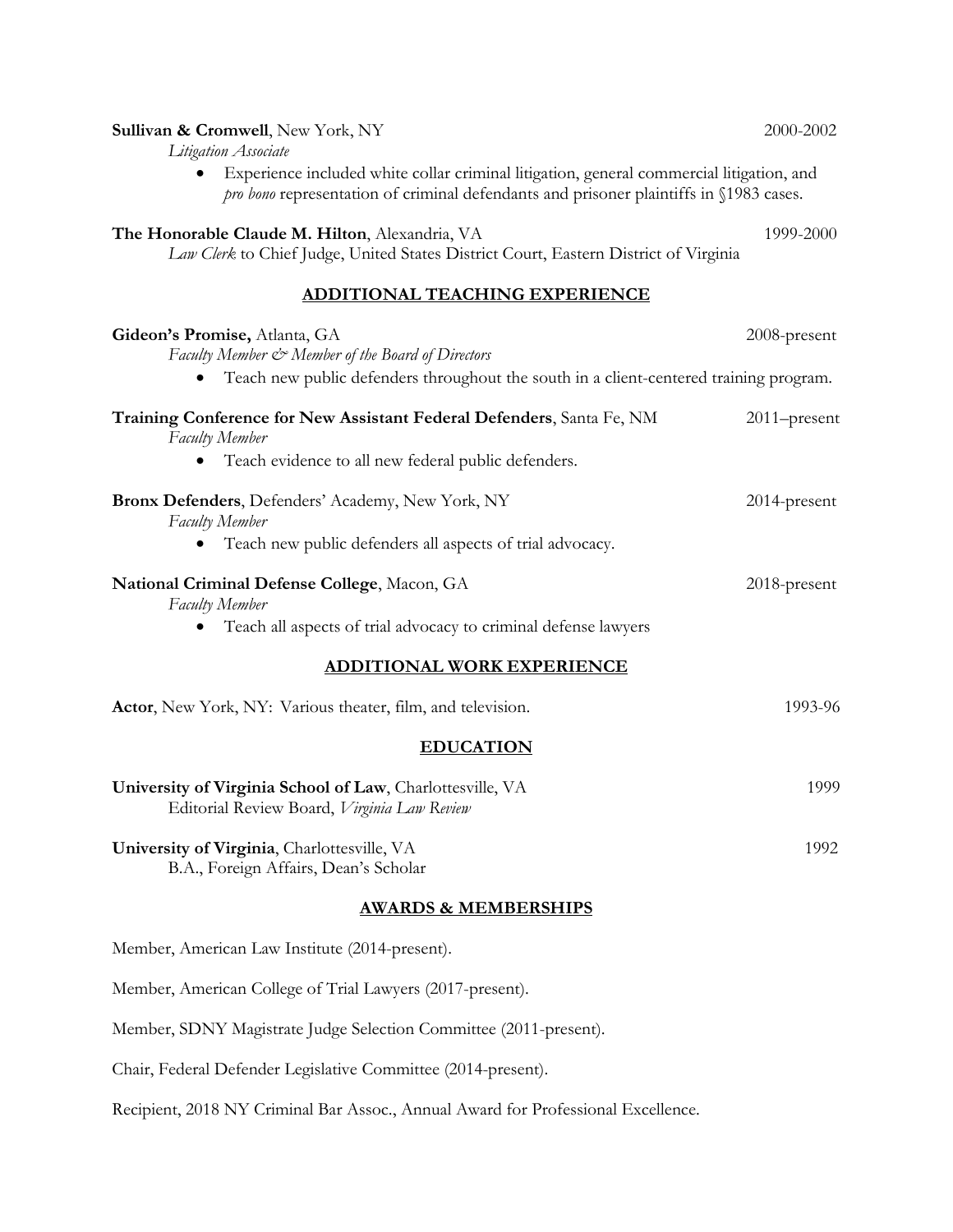Recipient, 2017 Gideon's Promise Champion of the Community Award.

Recipient, 2013 Thurgood Marshall Award for Outstanding Criminal Practitioner, New York State Association of Criminal Defense Lawyers.

## **PUBLICATIONS**

| <b>Selected Articles:</b> | The Structure of Federal Public Defense: A Call for Independence, 102 CORNELL L. REV.<br>335 (2017).                                                                                                                    |
|---------------------------|-------------------------------------------------------------------------------------------------------------------------------------------------------------------------------------------------------------------------|
|                           | Federal Public Defense in an Age of Inquisition, 122 YALE L.J. 2578 (2013) (essay).                                                                                                                                     |
|                           | Guns, Crime Control and a Systemic Approach to Federal Sentencing, 32 CARDOZO L.<br>REV. 1427 (2011).                                                                                                                   |
| <b>Other Articles:</b>    | Justice Kennedy's Criminal Justice Legacy, 34 CRIMINAL JUSTICE 29, Am. Bar Assoc.,<br>(Spring 2019).                                                                                                                    |
|                           | Policing the Poor and the Two Faces of the Justice Department, 44 FORDHAM URB. L.J.,<br>1431 (2017) (essay).                                                                                                            |
|                           | A Response to Judge Pryor's Proposal to "Fix" the Guidelines: $A$ Cure Worse than the<br>Disease, 29 FED. SENT. R. 104 (2017) (with Amy Baron Evans).                                                                   |
|                           | Federal Defender Analysis of Corrections Act of 2015, 28 FED. SENT. R. 151 (2015)<br>(with Amy Baron Evans, Denise C. Barrett, Jennifer Niles Coffin, and Laura E.<br>Mate).                                            |
|                           | Building a Better Mouthpiece, in IMAGINING LEGALITY: WHERE LAW MEETS<br>POPULAR CULTURE (University of Alabama Press, 2010) (from the Knowledge<br>and Law Symposium at the University of Alabama School of Law, 2009). |
|                           | The Correct-Like Decision in United States v. Martignon, 16 FORDHAM INTELL. PROP.<br>MEDIA & ENT. L.J. 1287 (2006).                                                                                                     |
| Other:                    | Opinion, An Honest Assessment of Preet Bharara's Record, N.Y. DAILY NEWS, March<br>15, 2017.                                                                                                                            |
|                           | Book Review, Hard Bargains: The Coercive Power of Drug Laws in Federal<br>Court, by Mona Lynch, THE CHAMPION, April 2017.                                                                                               |
|                           | Opinion, DNA Bill Invades Privacy, THE BIRMINGHAM NEWS, March 29, 2009.                                                                                                                                                 |

## **SELECTED PRESENTATIONS AND COMMENTARY**

Speaker, Rebellious Lawyering Conference, *Prosecution in the Age of Sessions and Krasner*, Yale Law School, Feb. 17, 2018.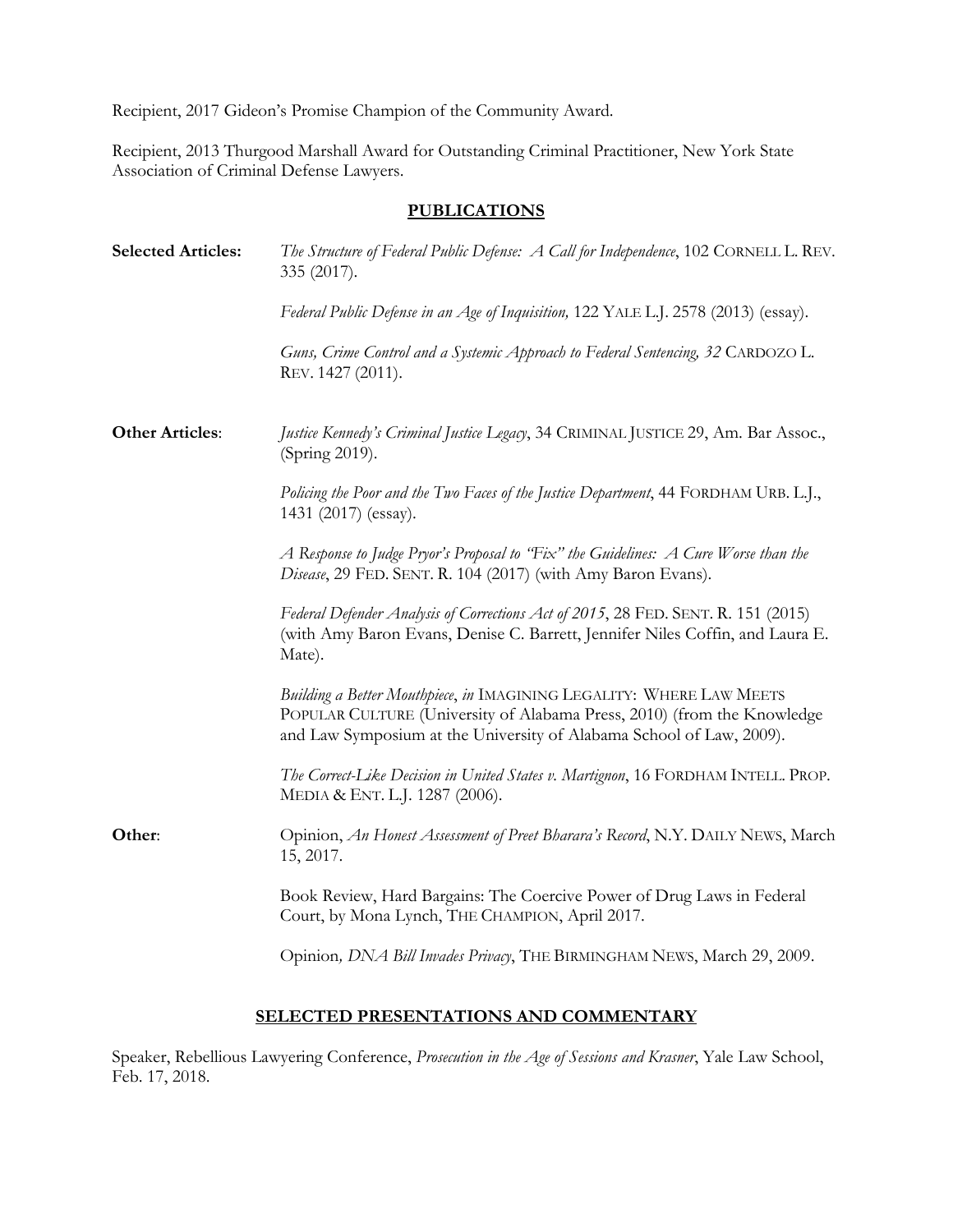Speaker, Northern California Judicial Conference, *Should the Federal Sentencing Guidelines Be Mandatory: A Debate*, April 12, 2017.

Commentator, NPR Morning Edition, *For Female Inmates In New York City, Prison is a Crowded, Windowless Room*, Jan. 16, 2017, found at [http://www.wnyc.org/story/for-female-inmates-in-new-york-city-prison](http://www.wnyc.org/story/for-female-inmates-in-new-york-city-prison-is-a-crowded-windowless-room/)[is-a-crowded-windowless-room/.](http://www.wnyc.org/story/for-female-inmates-in-new-york-city-prison-is-a-crowded-windowless-room/)

Subject, *Touted N.Y. Defender Joins Dzhokhar Tsarnaev's Legal Squad*, Matt Stout, BOSTON HERALD, Jan. 3, 2017, found at

[http://www.bostonherald.com/news/local\\_coverage/2017/01/touted\\_ny\\_defender\\_joins\\_dzhokhar\\_ts](http://www.bostonherald.com/news/local_coverage/2017/01/touted_ny_defender_joins_dzhokhar_tsarnaev_s_legal_squad) arnaev s legal squad

Subject, *N.Y. Bombing Suspect Represented by Outspoken Critic of Criminal Justice System*, Jacob Gershman, Wall Street Journal, Sept. 21, 2016, found at [https://blogs.wsj.com/law/2016/09/21/n-y-bombing-suspect](https://blogs.wsj.com/law/2016/09/21/n-y-bombing-suspect-represented-by-outspoken-critic-of-criminal-justice-system/)[represented-by-outspoken-critic-of-criminal-justice-system/](https://blogs.wsj.com/law/2016/09/21/n-y-bombing-suspect-represented-by-outspoken-critic-of-criminal-justice-system/)

Speaker, SALT Teaching Conference, Plenary, *Addressing Racialized Violence: The Role of the Legal Academy*, John Marshall Law School, Chicago, Ill., September 30, 2016.

Speaker, Congressional Black Caucus, *The Potential Impact of the Sentencing Reform and Corrections Act*, May 17, 2016.

Speaker, *Panel Series on Sex Offender Registration Laws*, NYU Review of Law and Social Change, April 6, 2015.

Speaker, The Charles Colson Task Force on Federal Corrections, *Defense Perspectives on Federal Justice Reform*, May 13, 2015.

Testimony, United States House of Representatives Judiciary Committee, *Over-Criminalization of Federal Criminal Law*, July 11, 2014 (found at [https://www.c-span.org/video/?c4503435/criminal-code-changes](https://www.c-span.org/video/?c4503435/criminal-code-changes-federal-public-defender-david-patton-sdny-house-judiciary-committees)[federal-public-defender-david-patton-sdny-house-judiciary-committees\)](https://www.c-span.org/video/?c4503435/criminal-code-changes-federal-public-defender-david-patton-sdny-house-judiciary-committees).

Member, Brennan Center for Justice, *Blue Ribbon Panel: Federal Prosecution for the 21st Century*, (2014).

Speaker, *A Conversation with Bill Keller*, Federal Judicial Center Advanced Defender Training, Cleveland, OH, June 2014.

Keynote Speaker, *The 50th Anniversary of the Criminal Justice Act: Golden Anniversary or Midlife Crisis*, National Conference of Criminal Justice Act Panel Attorneys, Alexandria, VA, February 2014.

Speaker, Thurgood Marshall Award Recipient Speech, New York State Association of Criminal Defense Lawyers, January 30, 2014.

Speaker, *The 50th Anniversary of the Criminal Justice Act*, The Law Library of Congress and the Federal Bar Association, Washington, D.C., August 20, 2013 (found at [https://www.c](https://www.c-span.org/video/?c4464980/david-patton)[span.org/video/?c4464980/david-patton\)](https://www.c-span.org/video/?c4464980/david-patton).

Speaker, *Honoring Our Federal Public Defenders*, The Federal Bar Association of the Southern District of New York, May 14, 2013.